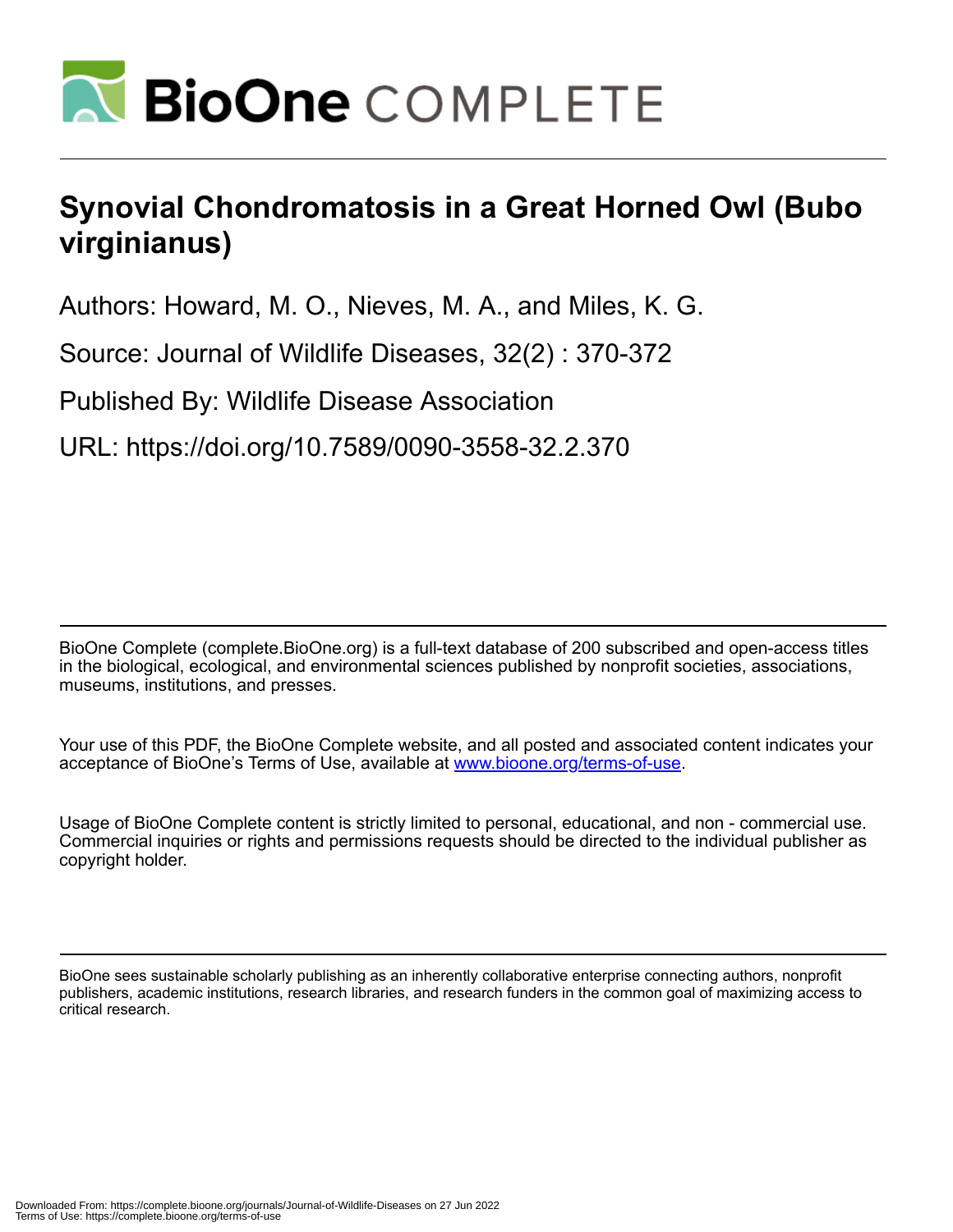## **Synovial Chondromatosis in a Great Horned Owl (Bubo virginianus)**

**M. O. Howard,<sup>1</sup> M. A. Nieves,<sup>2</sup> and K. G. Miles,<sup>2</sup> 'Department of Veterinary Pathology, College of Veterinary** Medicine, Iowa State University, Ames, Iowa 50011, USA; 2Veterinary Clinical Sciences, College of Veterinary Medicine, Iowa State University, Ames, Iowa 50011, USA

ABSTRACT: A case of synovial chondromatosis in a great homed owl *(Bubo virginianus)* was found in June 1993. In radiographs of bilateral swelling of the scapulohumeral joint we oh served numerous mineralized foci in the soft tissue. The foci were identified by light microscopy as cartilaginous metaplasia. This is the first report of synovial chondromatosis in an owl.

*Key words:* Synovial chondromatosis, sy novial chondromas, raptor, great horned owl, *Bubo virginianus.*

Synovial chondromatosis is a condition in which the synovial lining of a bursa, tendon sheath, or joint has numerous metaplastic nodules of hyaline cartilage (synovial chondromas) (Pool, 1990). These nodules may undergo endochondral ossification and may detach into the synovial fluid and irritate the synovium (Palmer, 1993). The condition has been described in hu mans and domestic animals. This report is the first description of synovial chondromatosis in an adult great horned owl.

A mature female, great horned owl *(Bubo virginianus)* weighing 1.147 kg, was found in Story County, Iowa (USA) (41°53'N, 93°36'W), in June 1993 and brought to the Wildlife Care Clinic at Iowa State University College of Veterinary Medicine. The bird was emaciated, depressed, and dehydrated. Soft tissue swelling of the right shoulder was painful to palpation. Extension of both scapulohumeral joints was reduced. Forcible extension of the wings caused pain. The packed cell volume and total protein (Schuco clinical refractometer, Henry Schein, Inc., Port Washington, New York, USA) were 36% and 1.6 g/dl, respectively.

Radiography (Picker GX 1050 X-ray generator, Picker International, Wood Dale, Illinois, USA) of the shoulder joints was performed. Soft tissue swellings surrounded both scapulohumeral joints. Mu!- tiple mineralized foci with smooth, thin bony rims were present cranial to each scapulohumeral joint (Fig. 1). The adjacent proximal humerus and thoracic girdle were unaffected.

Exploration of the scapulohumeral joints for excisional biopsies was performed. Complete removal of the masses was not achieved and the bird was euthanized using Beuthanasia (Schering-Plough Animal Health Corp., Kenilworth, New Jersey) at 1 ml per 18 kg body weight, intravenously into the basilic vein.

Samples submitted for biopsy included portions of what appeared to be synovial lining and free and attached bony masses. The tissue was fixed in 10% neutral buffered formalin, embedded in paraffin, sectioned at  $5 \mu m$  and stained with hematoxylin and eosin. The biopsy diagnosis was chronic proliferative plasmacytic synovitis and chondro-osseous metaplasia. Fluid as pirated from the pseudoarthrosis was diagnosed cytologically as chronic active inflammation of a joint, bursa or tendon sheath.

The most prominent lesion observed at necropsy was bilateral enlargement of the scapulohumeral area which involved the joints and adjacent soft tissue. A 30  $\times$  30 *<sup>X</sup>* 30 mm sac filled with approximately 75 ml of yellow clear viscous fluid was present on the caudodorsal aspect of the right shoulder. A  $5 \times 5 \times 3$  mm firm, flesh colored mass was attached to the articular surface of the right humerus. The articular surfaces of the scapula and humerus otherwise were devoid of any lesions. The capsules of both scapulohumeral joints were thickened and the left contained nu merous firm, discernible, intracapsular nodules.

Microscopically, the firm masses in the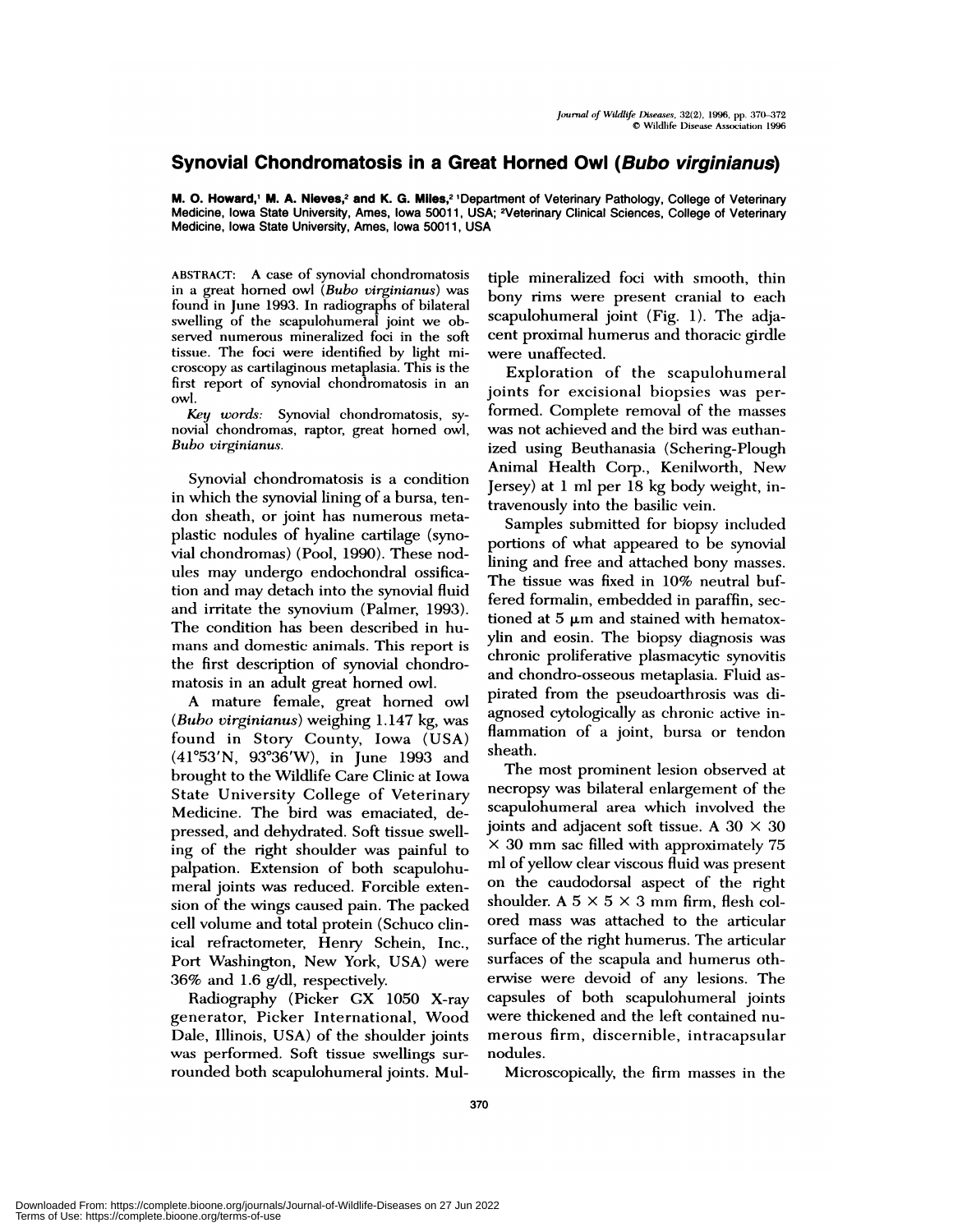

FIGURE 1. Radiograph of a ventrodorsal view of the great horned owl with lateral projection of the extended wings. Mineralized foci are distributed over an approximately 3 cm region near each shoulder and are more coalesced on the left side.

synovium of both shoulders were round, islands of cartilage surrounded by fibrous connective tissue (Fig. 2). The lacunae were haphazardly arranged and contained chondrocytes with dark pyknotic nuclei. Some lacunae were empty while others contained variable sized chondrocytes. A few chondrocytes were binucleated. Several foci contained spicules of well formed coarse woven bone lined by osteoblasts. Hematopoietic cells were evident in marrow spaces (Fig. 3). The periarticular sac had a similar morphologic appearance. In addition, papillary proliferation of the con nective tissue formed fingerlike fronds into the cavity. A mild lymphoplasmacytic infiltrate was present in the synovium and in the wall of the periarticular cyst. Adjacent skeletal muscle was severely atrophic and regenerative myocytes were evident.

Synovial chondromatosis is characterized by the formation of multiple, benign cartilaginous nodules in the synovium. It is believed to be a reactive process of un known origin (Fechner and Mills, 1992). When the majority of these nodules un dergo bony transformation, the term os teochondromatosis is used. In humans, most cases involve the knee; however, there are separate reports involving the joints of the shoulder, carpal and tarsal bones, ankle, and mandible (Fechner and



FIGURE 2. A cartilaginous nodule with osseous metaplasia located in the synovial membrane of the great horned owl's scapulohumeral joint. H&E. Bar  $= 200 \mu m$ .

Mills, 1992). The condition maybe selflimiting and occasionally resolves spontaneously (Milgram, 1977).

Primary (idiopathic) and secondary (trauma, chronic irritation, inflammation) forms occur in nonhuman animals (Pool, 1990). The primary form is rare. Secondary synovial chondromatosis is usually an incidental finding at necropsy. It accom panies chronic secondary osteoarthritis of the major limb joints of older horses and dogs (Pool, 1990). The coexistence of these lesions is evidence that the cartilaginous metaplasia of the synoviocytes into chondrocytes may result from chronic irritation (Pool, 1990). An extra-articulam form of the disease arising in a bursa can



FIGURE 3. Osseous metaplasia (arrowhead) and marrow elements within a cartilaginous nodule of the great horned owl. H&E. Bar = 70  $\mu$ m.